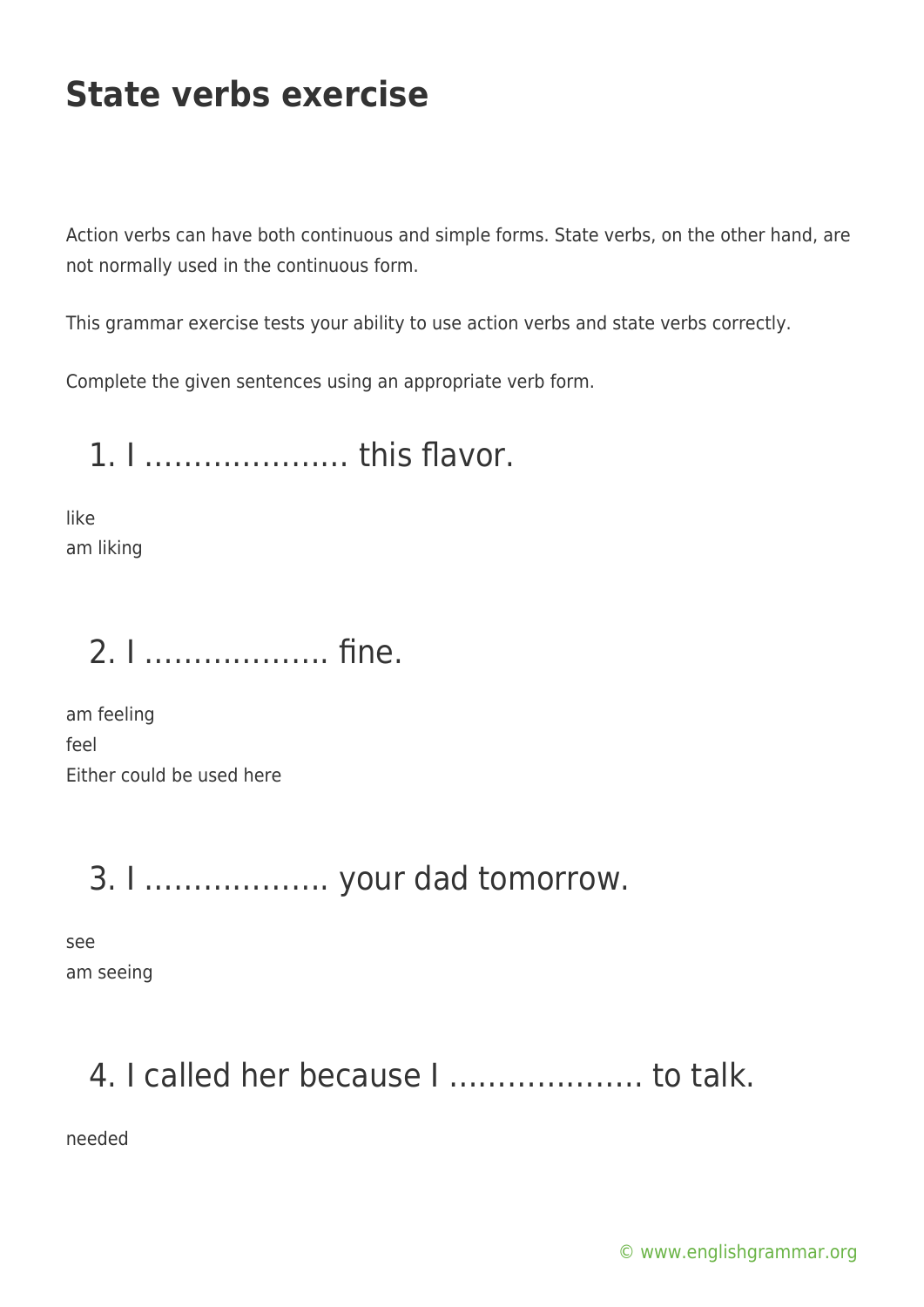was needing

5. I …………….. that he is innocent.

believe am believing

6. I …………….. his motives.

doubt am doubting

7. I ……………….. what you mean.

see am seeing

8. I ……………… her immediately.

recognized was recognizing

9. The meat ………………. bad.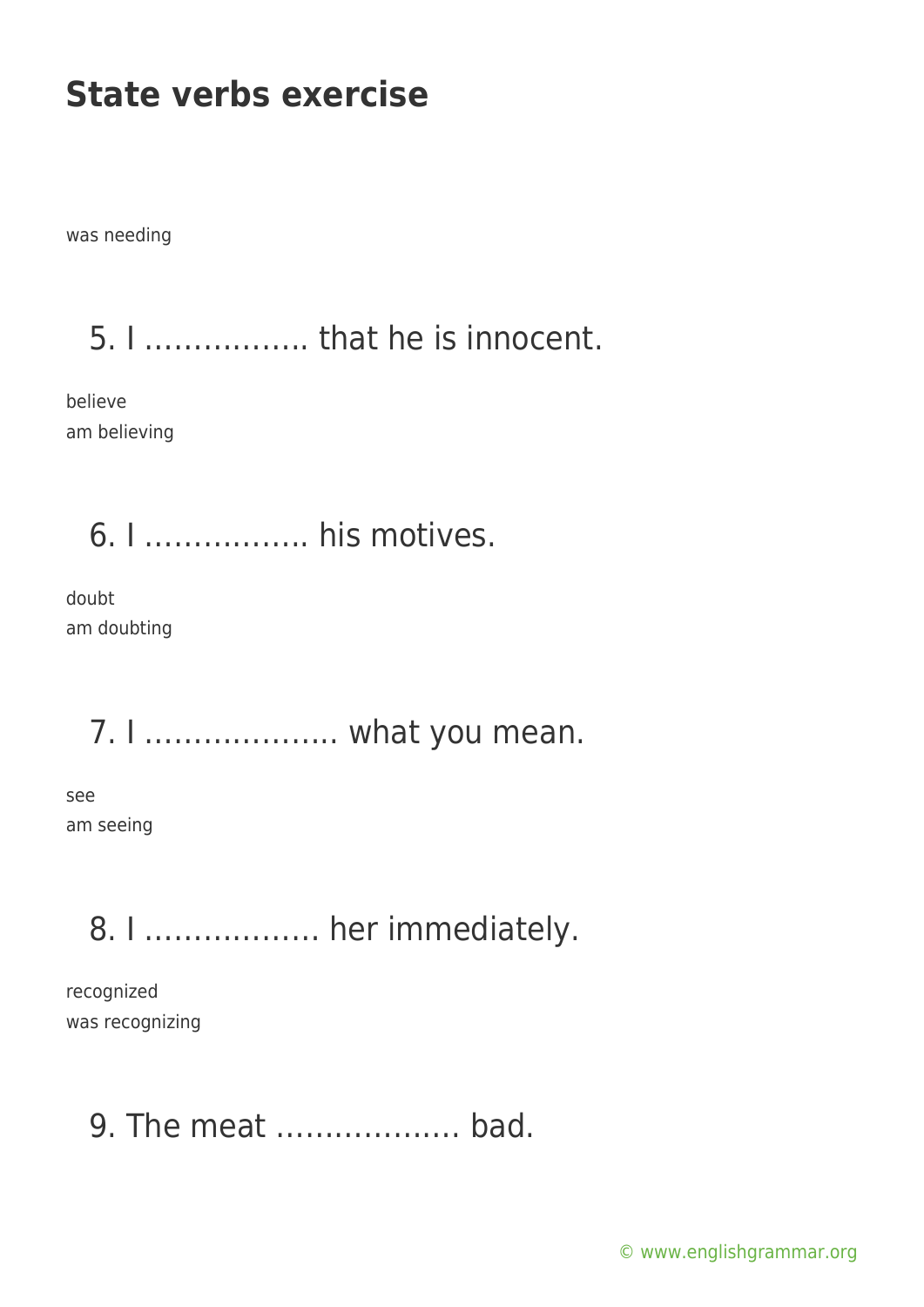smells is smelling

## 10. He …………………. 72 kilos.

weighs is weighing

#### Answers

- 1. I like this flavor.
- 2. I feel / am feeling fine.
- 3. I am seeing your dad tomorrow.
- 4. I called her because I needed to talk.
- 5. I believe that he is innocent.
- 6. I doubt his motives.
- 7. I see what you mean.
- 8. I recognized her immediately.
- 9. The meat smells bad.